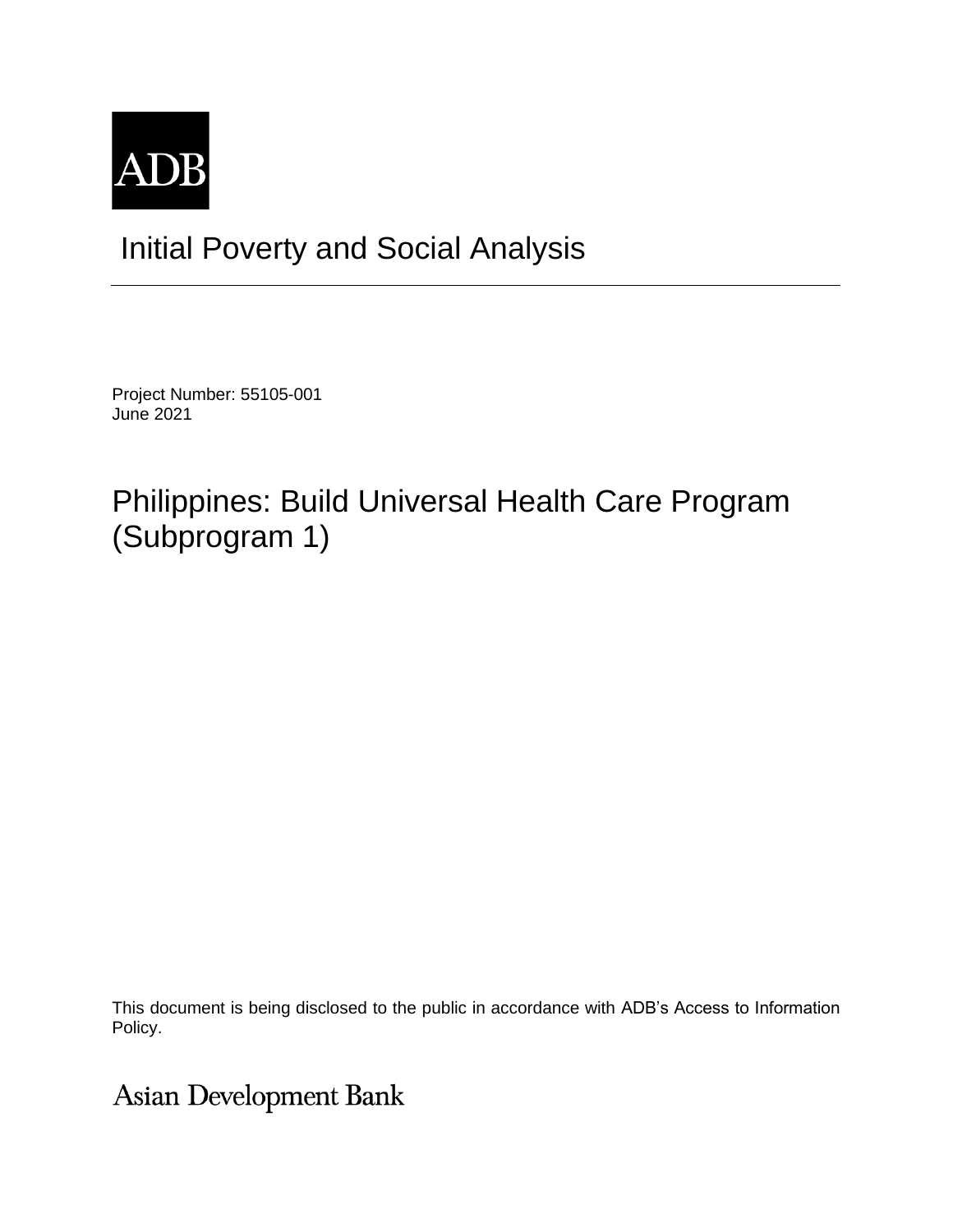### **CURRENCY EQUIVALENTS**

(as of 15 May 2021)

| Currency unit | -   | peso/s $(\overline{P})$ |
|---------------|-----|-------------------------|
| P1.00         | $=$ | \$0.0209                |
| \$1.00        | $=$ | <b>P47.7440</b>         |

#### **ABBREVIATIONS**

| ADB          | Asian Development Bank                      |
|--------------|---------------------------------------------|
| COVID-19     | coronavirus disease                         |
| <b>DOH</b>   | Department of Health                        |
| <b>LGU</b>   | local government unit                       |
| <b>MMR</b>   | maternal mortality ratio                    |
| <b>OP</b>    | operational priority                        |
| <b>OPE</b>   | out-of-pocket expenditure                   |
| <b>PBL</b>   | policy-based loan                           |
| <b>PHFDP</b> | Philippine Health Facility Development Plan |
| <b>PHIC</b>  | Philippine Health Insurance Corporation     |
| <b>SDG</b>   | Sustainable Development Goal                |
| <b>SRH</b>   | sexual and reproductive health              |
| <b>TA</b>    | technical assistance                        |
| UHC          | universal health care                       |

### **NOTES**

- (i) The fiscal year of the Government of the Philippines and its agencies ends on 31 December.
- (ii) In this report, "\$" refers to United States dollars.

In preparing any country program or strategy, financing any project, or by making any designation of or reference to a particular territory or geographic area in this document, the Asian Development Bank does not intend to make any judgments as to the legal or other status of any territory or area.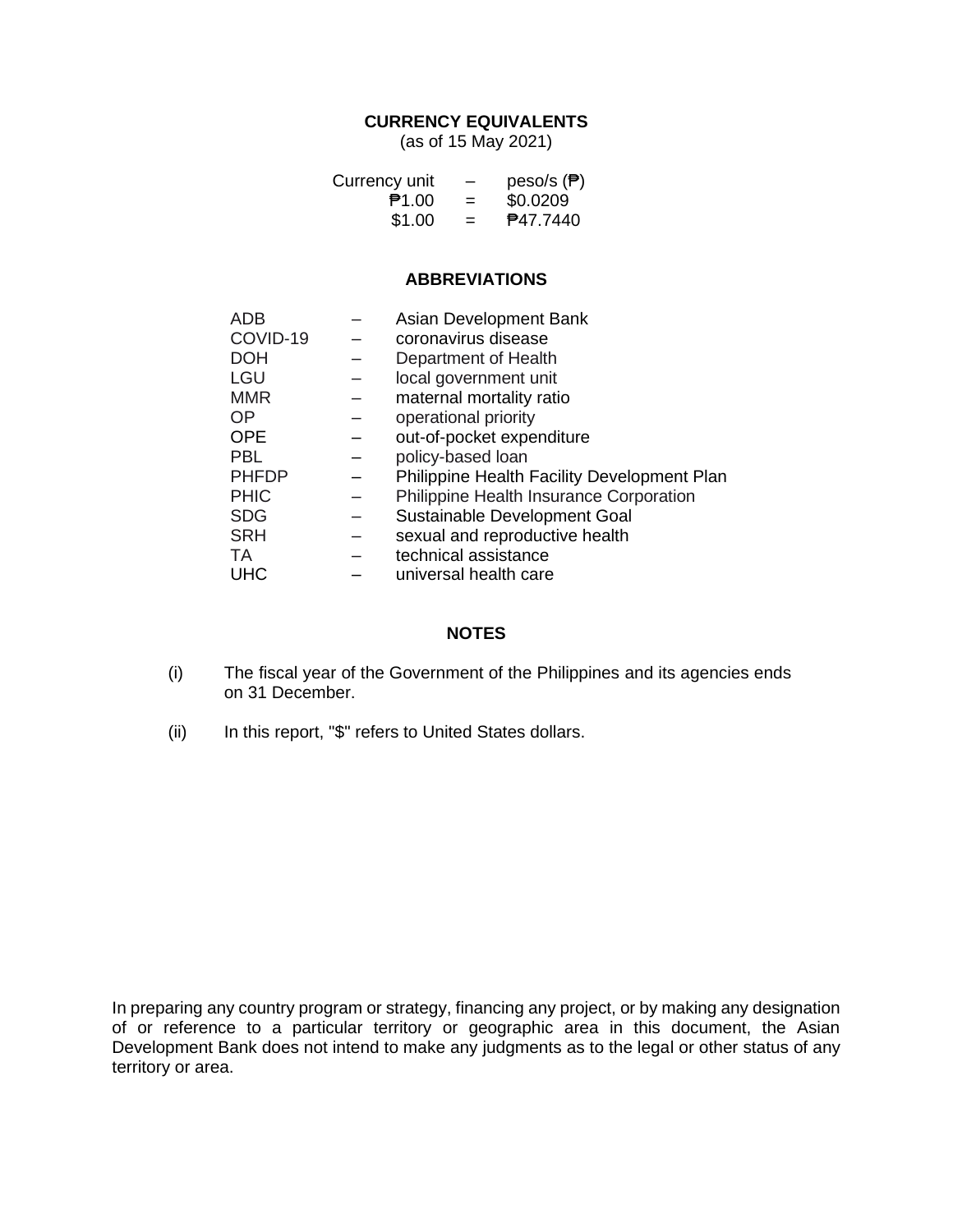| Philippines<br>Country:                                                                                                                                                                                                                                                                                                                                                                                                                                                                                                                                                                                                                                                                                                                                                                                                                                                                                                                                                                                                                                                                                                                                                                                                                                                                                                                                                                                                                                                                                                                                                                                                                                                                                      | Project Title:           |                                                                                                                                                                                                                                                                                                                                                                                                                                                                                                                                                                                                                                                                                                                                                                                                                                                                                                                                                                                                                                                                                                                                                                                                                                                                                                                                                                                                                                                                                                                                                                                                                                                                                                                                                                                                                                                                                                                                                                                                                                                                                                                                                                                                                                                                                                                                                                                                                                                                                                                                                                                                                                                                                                                                                                                                                                                                                                                                                                                                                                                                                                                                                                                                                                                                                                                                                                                                                                                                                                                                                                                                                                                                                                                                                                                                                                                                                                                                                                                                                                               |  |  |
|--------------------------------------------------------------------------------------------------------------------------------------------------------------------------------------------------------------------------------------------------------------------------------------------------------------------------------------------------------------------------------------------------------------------------------------------------------------------------------------------------------------------------------------------------------------------------------------------------------------------------------------------------------------------------------------------------------------------------------------------------------------------------------------------------------------------------------------------------------------------------------------------------------------------------------------------------------------------------------------------------------------------------------------------------------------------------------------------------------------------------------------------------------------------------------------------------------------------------------------------------------------------------------------------------------------------------------------------------------------------------------------------------------------------------------------------------------------------------------------------------------------------------------------------------------------------------------------------------------------------------------------------------------------------------------------------------------------|--------------------------|-----------------------------------------------------------------------------------------------------------------------------------------------------------------------------------------------------------------------------------------------------------------------------------------------------------------------------------------------------------------------------------------------------------------------------------------------------------------------------------------------------------------------------------------------------------------------------------------------------------------------------------------------------------------------------------------------------------------------------------------------------------------------------------------------------------------------------------------------------------------------------------------------------------------------------------------------------------------------------------------------------------------------------------------------------------------------------------------------------------------------------------------------------------------------------------------------------------------------------------------------------------------------------------------------------------------------------------------------------------------------------------------------------------------------------------------------------------------------------------------------------------------------------------------------------------------------------------------------------------------------------------------------------------------------------------------------------------------------------------------------------------------------------------------------------------------------------------------------------------------------------------------------------------------------------------------------------------------------------------------------------------------------------------------------------------------------------------------------------------------------------------------------------------------------------------------------------------------------------------------------------------------------------------------------------------------------------------------------------------------------------------------------------------------------------------------------------------------------------------------------------------------------------------------------------------------------------------------------------------------------------------------------------------------------------------------------------------------------------------------------------------------------------------------------------------------------------------------------------------------------------------------------------------------------------------------------------------------------------------------------------------------------------------------------------------------------------------------------------------------------------------------------------------------------------------------------------------------------------------------------------------------------------------------------------------------------------------------------------------------------------------------------------------------------------------------------------------------------------------------------------------------------------------------------------------------------------------------------------------------------------------------------------------------------------------------------------------------------------------------------------------------------------------------------------------------------------------------------------------------------------------------------------------------------------------------------------------------------------------------------------------------------------------------------|--|--|
|                                                                                                                                                                                                                                                                                                                                                                                                                                                                                                                                                                                                                                                                                                                                                                                                                                                                                                                                                                                                                                                                                                                                                                                                                                                                                                                                                                                                                                                                                                                                                                                                                                                                                                              |                          | Build Universal Health Care Program (Subprogram 1)                                                                                                                                                                                                                                                                                                                                                                                                                                                                                                                                                                                                                                                                                                                                                                                                                                                                                                                                                                                                                                                                                                                                                                                                                                                                                                                                                                                                                                                                                                                                                                                                                                                                                                                                                                                                                                                                                                                                                                                                                                                                                                                                                                                                                                                                                                                                                                                                                                                                                                                                                                                                                                                                                                                                                                                                                                                                                                                                                                                                                                                                                                                                                                                                                                                                                                                                                                                                                                                                                                                                                                                                                                                                                                                                                                                                                                                                                                                                                                                            |  |  |
| Policy-based<br>Lending/Financing<br>Modality:<br>Loan (PBL)                                                                                                                                                                                                                                                                                                                                                                                                                                                                                                                                                                                                                                                                                                                                                                                                                                                                                                                                                                                                                                                                                                                                                                                                                                                                                                                                                                                                                                                                                                                                                                                                                                                 | Department/<br>Division: | Southeast Asia Department/Human and Social<br>Development Division                                                                                                                                                                                                                                                                                                                                                                                                                                                                                                                                                                                                                                                                                                                                                                                                                                                                                                                                                                                                                                                                                                                                                                                                                                                                                                                                                                                                                                                                                                                                                                                                                                                                                                                                                                                                                                                                                                                                                                                                                                                                                                                                                                                                                                                                                                                                                                                                                                                                                                                                                                                                                                                                                                                                                                                                                                                                                                                                                                                                                                                                                                                                                                                                                                                                                                                                                                                                                                                                                                                                                                                                                                                                                                                                                                                                                                                                                                                                                                            |  |  |
| I.                                                                                                                                                                                                                                                                                                                                                                                                                                                                                                                                                                                                                                                                                                                                                                                                                                                                                                                                                                                                                                                                                                                                                                                                                                                                                                                                                                                                                                                                                                                                                                                                                                                                                                           |                          | POVERTY IMPACT AND SOCIAL DIMENSIONS                                                                                                                                                                                                                                                                                                                                                                                                                                                                                                                                                                                                                                                                                                                                                                                                                                                                                                                                                                                                                                                                                                                                                                                                                                                                                                                                                                                                                                                                                                                                                                                                                                                                                                                                                                                                                                                                                                                                                                                                                                                                                                                                                                                                                                                                                                                                                                                                                                                                                                                                                                                                                                                                                                                                                                                                                                                                                                                                                                                                                                                                                                                                                                                                                                                                                                                                                                                                                                                                                                                                                                                                                                                                                                                                                                                                                                                                                                                                                                                                          |  |  |
| A. Links to the National Poverty Reduction Strategy and Country Partnership Strategy                                                                                                                                                                                                                                                                                                                                                                                                                                                                                                                                                                                                                                                                                                                                                                                                                                                                                                                                                                                                                                                                                                                                                                                                                                                                                                                                                                                                                                                                                                                                                                                                                         |                          |                                                                                                                                                                                                                                                                                                                                                                                                                                                                                                                                                                                                                                                                                                                                                                                                                                                                                                                                                                                                                                                                                                                                                                                                                                                                                                                                                                                                                                                                                                                                                                                                                                                                                                                                                                                                                                                                                                                                                                                                                                                                                                                                                                                                                                                                                                                                                                                                                                                                                                                                                                                                                                                                                                                                                                                                                                                                                                                                                                                                                                                                                                                                                                                                                                                                                                                                                                                                                                                                                                                                                                                                                                                                                                                                                                                                                                                                                                                                                                                                                                               |  |  |
| The proposed Build Universal Health Care Program (Subprogram 1) will address critical constraints facing the<br>Philippines health sector. The program will pursue policy reforms to achieve the goals of the Universal Health Care<br>(UHC) Act (passed on 20 February 2019) of equitable access to quality health care and protection from health-<br>related financial risks. It will contribute to the achievement of Sustainable Development Goals (SDGs) including<br>poverty elimination (SDG1), healthy lives for all to improve health outcomes and promote well-being for all (SDG3<br>and SDG5.6), reduced inequality (SDG10), and addressing climate change (SDG 13). The program will support the<br>government's overarching development objectives as set out in the updated Philippine Development Plan, 2017-<br>2022, for more inclusive growth with lower poverty incidence, reduced vulnerability for individuals and families, and<br>assuring access to health services in all stages of life. <sup>a</sup> It will support the Asian Development Bank (ADB) Strategy<br>2030 operational priorities (OP) on (i) addressing remaining poverty and reducing inequalities (OP1); (ii) accelerating<br>progress in gender equality (OP2); (iii) tackling climate change, building climate and disaster resilience, and<br>enhancing environmental sustainability (OP 3); and (iv) strengthening governance and institutional capacity (OP6). <sup>b</sup><br>It will operationalize the first and third pillars of the ADB country partnership strategy for the Philippines, 2018–2023<br>by investing in people through a focus on human development and social protection. <sup>c</sup> |                          |                                                                                                                                                                                                                                                                                                                                                                                                                                                                                                                                                                                                                                                                                                                                                                                                                                                                                                                                                                                                                                                                                                                                                                                                                                                                                                                                                                                                                                                                                                                                                                                                                                                                                                                                                                                                                                                                                                                                                                                                                                                                                                                                                                                                                                                                                                                                                                                                                                                                                                                                                                                                                                                                                                                                                                                                                                                                                                                                                                                                                                                                                                                                                                                                                                                                                                                                                                                                                                                                                                                                                                                                                                                                                                                                                                                                                                                                                                                                                                                                                                               |  |  |
| Poverty Targeting: General intervention<br>В.                                                                                                                                                                                                                                                                                                                                                                                                                                                                                                                                                                                                                                                                                                                                                                                                                                                                                                                                                                                                                                                                                                                                                                                                                                                                                                                                                                                                                                                                                                                                                                                                                                                                |                          |                                                                                                                                                                                                                                                                                                                                                                                                                                                                                                                                                                                                                                                                                                                                                                                                                                                                                                                                                                                                                                                                                                                                                                                                                                                                                                                                                                                                                                                                                                                                                                                                                                                                                                                                                                                                                                                                                                                                                                                                                                                                                                                                                                                                                                                                                                                                                                                                                                                                                                                                                                                                                                                                                                                                                                                                                                                                                                                                                                                                                                                                                                                                                                                                                                                                                                                                                                                                                                                                                                                                                                                                                                                                                                                                                                                                                                                                                                                                                                                                                                               |  |  |
| <b>Poverty and Social Analysis</b><br>С.<br>disaster risk assessment of health facilities; and (ix) anti-corruption systems review.                                                                                                                                                                                                                                                                                                                                                                                                                                                                                                                                                                                                                                                                                                                                                                                                                                                                                                                                                                                                                                                                                                                                                                                                                                                                                                                                                                                                                                                                                                                                                                          |                          | 1. Key issues and potential beneficiaries. ADB estimated that, without substantial financial support to poor and<br>near poor families, the poverty rate could increase from 16.7% in 2018 to 20.7% in 2020 as a result of the coronavirus<br>disease (COVID-19) pandemic. <sup>d</sup> The key causes of poverty and vulnerability include high income inequality,<br>insufficient human capital development, and exposure to various economic and social risks, both natural and human-<br>induced. Protection from health financial risk is low, particularly for the poor and near poor. Out-of-pocket expenditure<br>(OPE) for health has been persistently high, at 47.9% in 2019. <sup>e</sup> On average, 50.1% of OPE is spent on<br>pharmaceutical products, 34.5% on professional services, and 15.8% on hospital services. <sup>f</sup> The poor in particular<br>often do without health care owing to their lack of awareness or financial protection, indirect costs for transportation,<br>and meager income. Catastrophic health care payments more than doubled from 2.8% of all health-care expenditure<br>in 2000 to 6.1% in 2012. These continued to increase to 6.3% in 2015, when 6.4 million people spent more than<br>10% of their household consumption or income on health OPE. The number of people pushed below the poverty<br>line by health care costs in 2015 was 840,000, or 0.8% of the national population, using the poverty line of \$1.90 in<br>2011 dollars at purchasing power parity, or 1.5 million, or 1.4% of the population, using the \$3.20 poverty line. <sup>9</sup><br>2. Impact channels and expected systemic changes. The program will address key reform areas in financing,<br>service delivery, and performance accountability of population- and individual-based interventions at the national<br>and local levels. Policy reform will prioritize establishing health facility networks in underserved and unserved<br>communities to make access to primary care services more equitable. Institutional capacity will be developed in the<br>DOH and in provincial- and city-wide health provider networks. It will help the Philippine Health Insurance Corporation<br>(PHIC) improve as a strategic health care purchaser and transition national health insurance towards UHC.<br>3. Focus of (and resources allocated in) the transaction technical assistance (TA) or due diligence. Analysis<br>and due diligence will address (i) the macroeconomic policy framework, including public expenditure and<br>management; (ii) comprehensive sector analysis, including options for health financing in a multilevel governance<br>structure; (iii) poverty and social analysis; (iv) social and environment safeguards; (v) gender analysis; (vi) financial<br>management, fiduciary and governance risk assessment; (vii) procurement risk and capacity assessment; (viii)<br>4. Specific analysis for the PBL. The core development problem is inequitable geographic and financing access<br>to high-quality essential health services, which results in poor health outcomes and financial hardship when<br>accessing health services. The key constraints are (i) insufficient and non-strategic government health financing, (ii)<br>inadequate and fragmented health service providers, and (iii) weak information management and accountability in<br>national and local health systems. Despite prior health financing reform, the PHIC's share of current health care<br>expenditure is only 18.8% in 2019. Financial protection for PHIC members is persistently low. Health care providers<br>lack capacity to manage quality and cost, and the benefits coverage is not aligned with the country's disease burden. <sup>f</sup><br>Further, institutional arrangements between the national and local governments for health service delivery are weak<br>and accountability poor, particularly among the local government units (LGUs) and the private sector. A |  |  |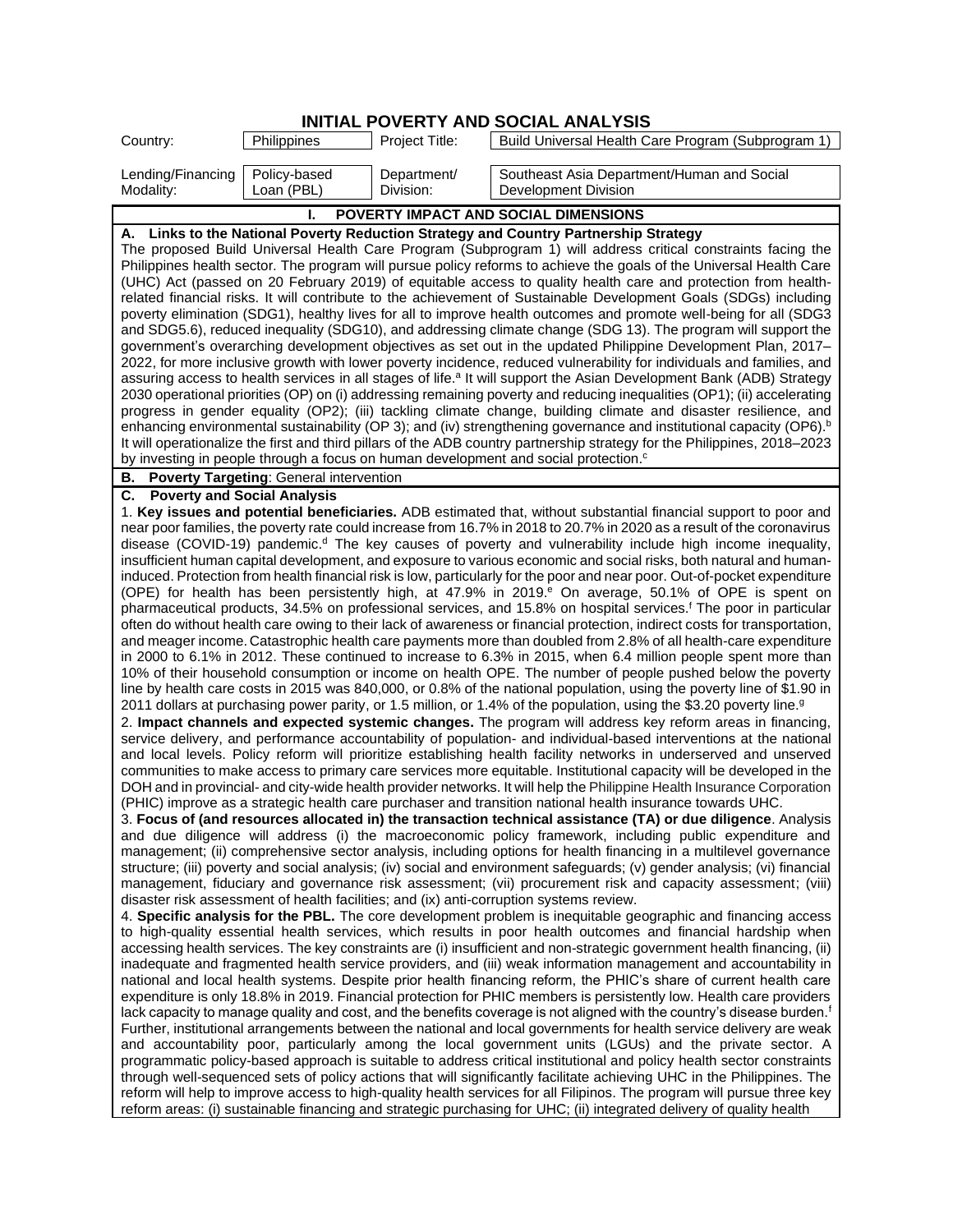services; and (iii) information management and performance accountability for UHC. These will address weak institutional capacity for population-based and individual-based interventions by: ensuring an adequate and equitable public expenditure framework and budget allocation for health; improving the purchasing of health services through PHIC; promoting equitable primary care services; regulating private health care markets; and clarifying the roles, information management and performance accountability of the DOH, the LGUs, the PHIC, and public and private health facilities and providers to strengthen the Philippine health system.

#### **II. GENDER AND DEVELOPMENT**

1. **What are the key gender issues in the sector and/or subsector that are likely to be relevant to this project or program?** While the Philippines has significantly improved its health status in the past 4 decades, major issues remain. The country's maternal mortality ratio (MMR) in 2017 at 121 deaths per 100,000 live births remains close to global MMR at 211 deaths per 100,000 live births in the same year.<sup>h</sup> This notwithstanding, adolescent fertility rate remains high at 55% as of 2018,<sup>i</sup> with 9% of women ages 15-19 have begun childbearing, 7% have had a live birth, and 2% are pregnant with their first child.<sup>j</sup> As women make up a large portion of the Philippine informal sector and are usually employed in more insecure forms of work which often lack social protection and access to health insurance,<sup>k</sup> high OPE on health care affect poor women the most in both urban and rural areas. In addition, COVID-19 has adversely impacted women's vulnerabilities to gender-based violence—both online and offline—magnified the incidence of adolescent and unplanned pregnancies, and increased the lack of availability of and access to sexual and reproductive health (SRH) care services due to quarantines and lockdowns. l

2. **Does the proposed program have the potential to contribute to the promotion of gender equity and/or empowerment of women by providing women's access to and use of opportunities, services, resources, assets, and participation in decision making? Yes.** Under subprogram 1, the PBL will ensure that (i) primary care benefits and access to health care providers are expanded to include availability of and access to services such as family planning procedures—intrauterine device and subdermal implant insertion—and maternal care package; (ii) 40% transfer of the Philippine Charity Sweepstakes Office's Charity Fund to the national insurance fund shall be attributed as part of the its Gender Equality, Diversity, and Social Inclusion Program, subject to applicable rules and regulations of Republic Act 9710 or the Magna Carta of Women; (iii) DOH's updated Philippine Health Facility Development Plan (PHFDP) includes the institutionalization of one nurse or midwife per health station and birthing facilities, recognizing the importance of providing every barangay access to maternal and child health care services; (iv) Health Promotion Strategic Framework is adopted, focusing on seven priority areas including SRH and safety and inclusivity consistent with the UHC Act's vision of healthy living, schooling, and working environments, in addition to DOH policies on continuous provision of essential health services, such as SRH to women, children, and adolescents especially during pandemics and emergencies, and on alternative work arrangements during pandemics and emergencies prioritizing provision of health/psychosocial interventions and giving schedule preferences to pregnant women; and (v) as mandated by the UHC Act, performance accountability by the key players to the UHC is ensured by strengthening the gender balance and technical expertise of the PHIC board. Under subprogram 2, the PBL will ensure that (i) regulations for private health insurance providers including health maintenance organizations will be issued to align with PHIC benefit and coverage rules, including coverage of diagnostic tests for women such as breast, cervical, and ovarian cancer screening and maternity care and deliveries; (ii) outpatient benefits respond to the needs of women, including access to primary SRH care services; (iii) payment reforms respond to the health needs of women; (iv) hospital licensing rules and subnational PHFDP include guidelines and/or standards for installation of gender-responsive health facilities; <sup>m</sup> (v) programs on providing technology-based mental health and psychosocial support to affected individuals and families of COVID-19 pandemic and other crisis situations are integrated to the primary care services provided by province- and city-wide health systems; (vi) mandatory annual performance reviews of PHIC and gender-sensitive annual household surveys on UHC are formulated and conducted;<sup>n</sup> and (vii) LGU health system performance scorecard, Seal of Good Local Governance, and hospital quality scores will be updated to be gender-responsive.<sup>o</sup> Under both programs, routine collection, sharing, and analysis of sex-disaggregated data will be established.

3. **Could the proposed project have an adverse impact on women and/or girls or widen gender inequality? No**. The PBL will provide an enabling policy framework for equitable access to primary health services, particularly for women and children.

4. **Indicate the intended gender mainstreaming category: EGM** (effective gender mainstreaming)

#### **III. PARTICIPATION AND EMPOWERMENT**

**1. Who are the main stakeholders of the project, including beneficiaries and negatively affected people? Identify how they will participate in the project design.** The main stakeholders are the DOH, LGUs, PHIC, and individual households and families.

**2. How can the project contribute (in a systemic way) to engaging and empowering stakeholders and beneficiaries, particularly, the poor, vulnerable, and excluded groups? What issues in the project design require participation of the poor and excluded?** The program will strengthen health system at LGU level. The vulnerable groups will be engaged through consultations with LGU at selected health facilities.

**3. What are the key, active, and relevant civil society organizations in the project area? What is the level of civil society organization participation in the project design?**